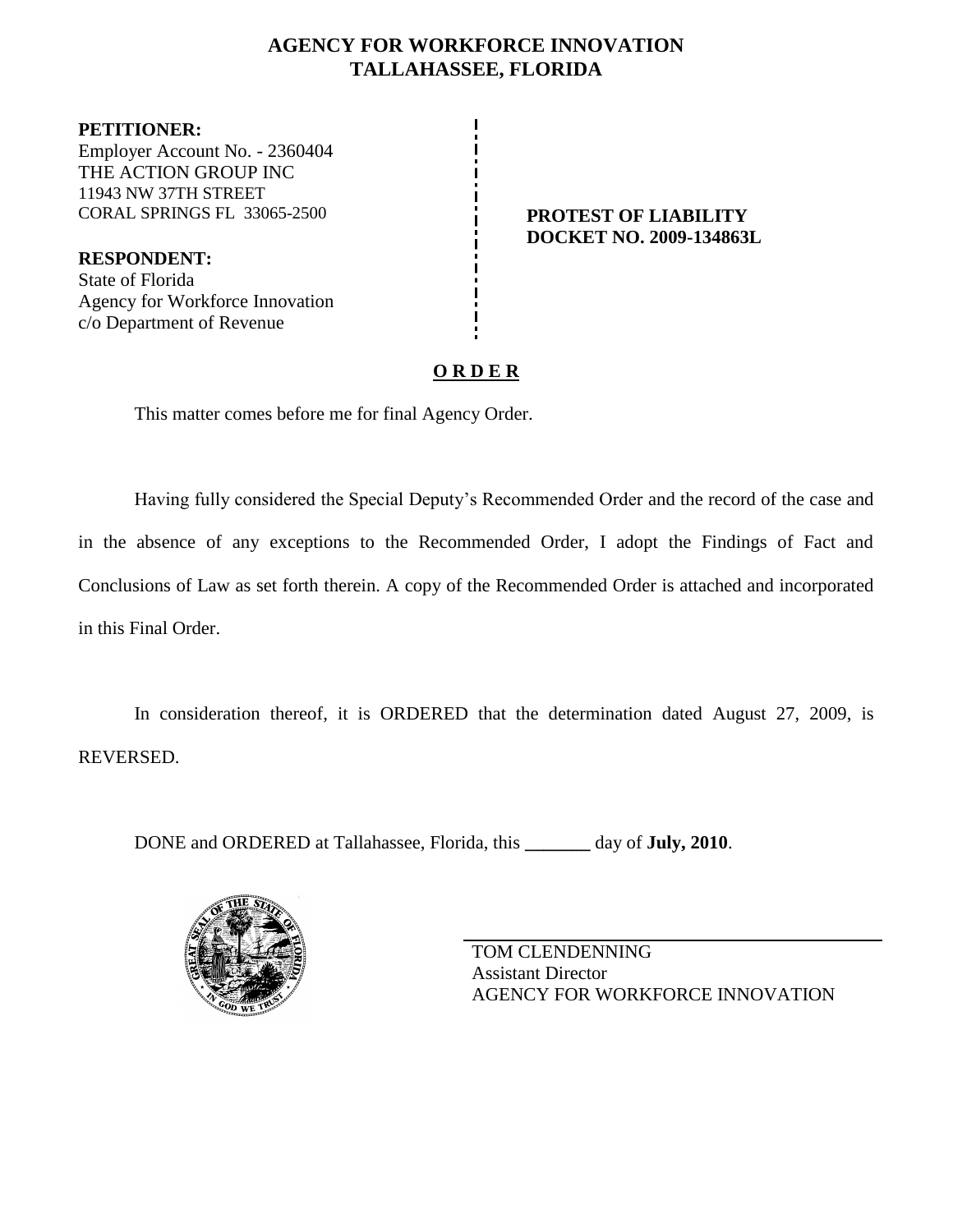# **AGENCY FOR WORKFORCE INNOVATION Unemployment Compensation Appeals**

MSC 345 CALDWELL BUILDING 107 EAST MADISON STREET TALLAHASSEE FL 32399-4143

### **PETITIONER:**

Employer Account No. - 2360404 THE ACTION GROUP INC MICHAEL ROBERTS 11943 NW 37TH STREET CORAL SPRINGS FL 33065-2500

#### **PROTEST OF LIABILITY DOCKET NO. 2009-134863L**

# **RESPONDENT:** State of Florida

Agency for Workforce Innovation c/o Department of Revenue

# **RECOMMENDED ORDER OF SPECIAL DEPUTY**

TO: Director, Unemployment Compensation Services Agency for Workforce Innovation

This matter comes before the undersigned Special Deputy pursuant to the Petitioner's protest of the Respondent's determination dated August 27, 2009.

After due notice to the parties, a telephone hearing was held on November 17, 2009. The Petitioner's Owner and Accountant appeared and provided testimony. The Joined Party appeared and provided testimony on her own behalf. A Tax Specialist appeared and testified on behalf of the Respondent.

The record of the case, including the recording of the hearing and any exhibits submitted in evidence, is herewith transmitted. Proposed Findings of Fact and Conclusions of Law were not received.

### **Issue:**

Whether services performed for the Petitioner by the Joined Party and other individuals in data entry/accounting constitute insured employment pursuant to Sections 443.036(19), 443.036(21); 443.1216, Florida Statutes, and if so, the effective date of the liability.

# **Findings of Fact:**

- 1. The Petitioner is a subchapter S corporation founded in 2001 for the purpose of running a sales and marketing business.
- 2. The Joined Party was told by the Petitioner that the Petitioner had work she could do while she was unemployed. Neither party considered the Joined Party to be an employee. The Petitioner explained what was required of the Joined Party on the first day she performed services for the Petitioner.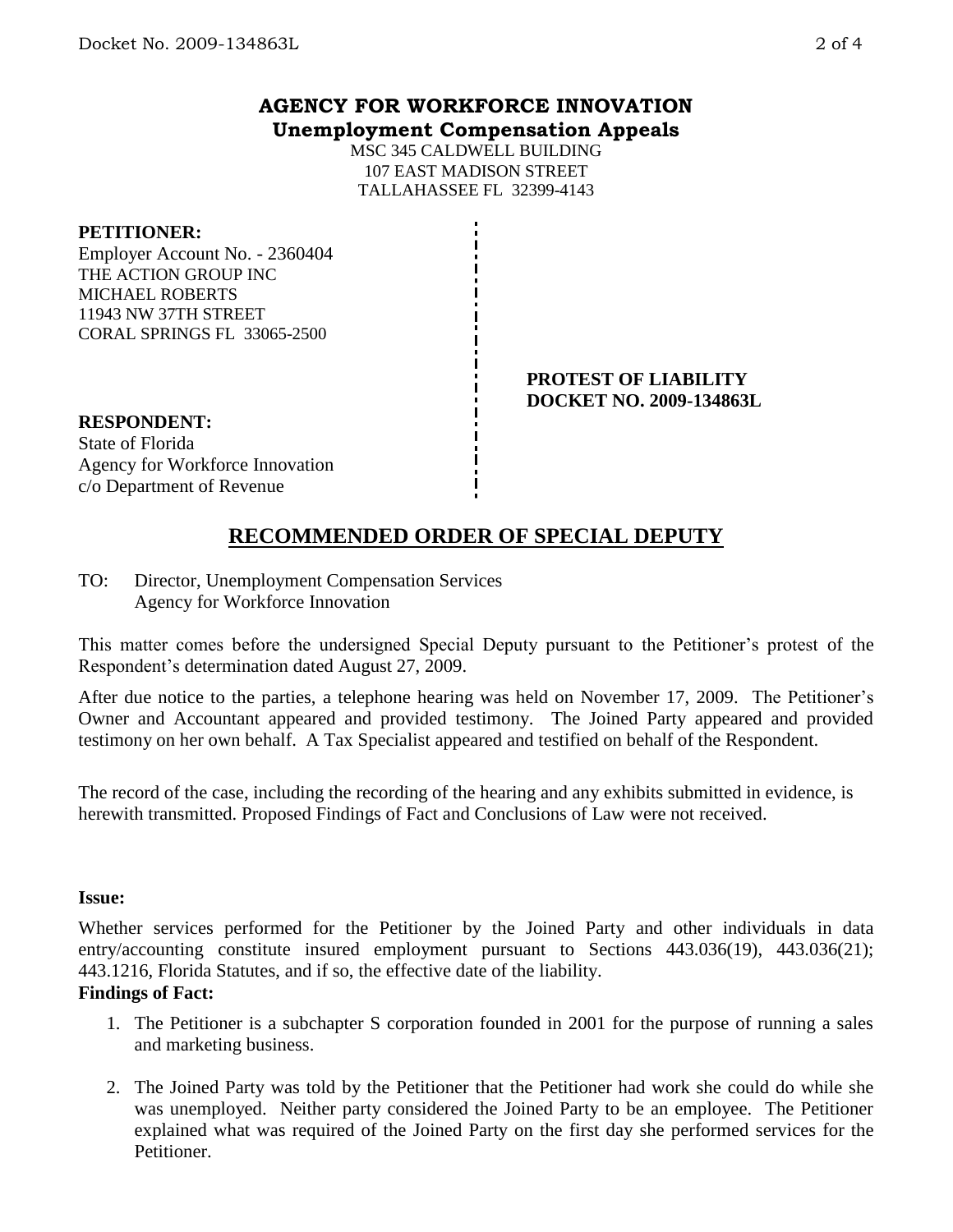- 3. The Joined Party performed services for the Petitioner from August, 2008 through October 2009. The Joined Party worked with spread sheets and compiled sales data for the Petitioner. The Joined Party worked on an as-needed basis with the Petitioner.
- 4. The Joined Party was allowed to perform services for a competitor.
- 5. The Joined Party was paid \$20 per hour. The Joined Party wrote down her hours worked and turned them in to the Petitioner. The Joined Party was paid \$2,860 in 2008. The Petitioner issued a 1099 form for the Joined Party's 2008 income.
- 6. The Petitioner would contact the Joined Party when work was available. The Joined Party would go to the Petitioner's worksite and get the data she needed for her work. The Petitioner supplied a computer for the Joined Party's use at the Petitioner's worksite. The Joined Party provided the majority of her services from her home. The Joined Party was handed data and told to put it into the appropriate format as designated by the Petitioner. The Petitioner required the Joined Party to complete the work within the month. The Joined Party continued to receive pay while correcting errors that needed to be fixed. The Petitioner checked the final work product but otherwise allowed the Joined Party to work without interference.
- 7. The Joined Party provided her own computer and software for the work. The Petitioner made a computer available to the Joined Party for any work she chose to perform at the Petitioner's work site.
- 8. The Joined Party did not have her own business.

### **Conclusions of Law:**

- 9. The issue in this case, whether services performed for the Petitioner constitute employment subject to the Florida Unemployment Compensation Law, is governed by Chapter 443, Florida Statutes. Section 443.1216(1)(a)2., Florida Statutes, provides that employment subject to the chapter includes service performed by individuals under the usual common law rules applicable in determining an employer-employee relationship.
- 10. The Supreme Court of the United States held that the term "usual common law rules" is to be used in a generic sense to mean the "standards developed by the courts through the years of adjudication." United States v. W.M. Webb, Inc., 397 U.S. 179 (1970).
- 11. The Supreme Court of Florida adopted and approved the tests in 1 Restatement of Law, Agency 2d Section 220 (1958), for use to determine if an employment relationship exists. See Cantor v. Cochran, 184 So.2d 173 (Fla. 1966); Miami Herald Publishing Co. v. Kendall, 88 So.2d 276 (Fla. 1956); Magarian v. Southern Fruit Distributors, 1 So.2d 858 (Fla. 1941); see also Kane Furniture Corp. v. R. Miranda, 506 So.2d 1061 (Fla. 2d DCA 1987).
- 12. Restatement of Law is a publication, prepared under the auspices of the American Law Institute, which explains the meaning of the law with regard to various court rulings. The Restatement sets forth a nonexclusive list of factors that are to be considered when judging whether a relationship is an employment relationship or an independent contractor relationship.

### 1 Restatement of Law, Agency 2d Section 220 (1958) provides:

- (1) A servant is a person employed to perform services for another and who, in the performance of the services, is subject to the other's control or right of control.
- (2) The following matters of fact, among others, are to be considered: